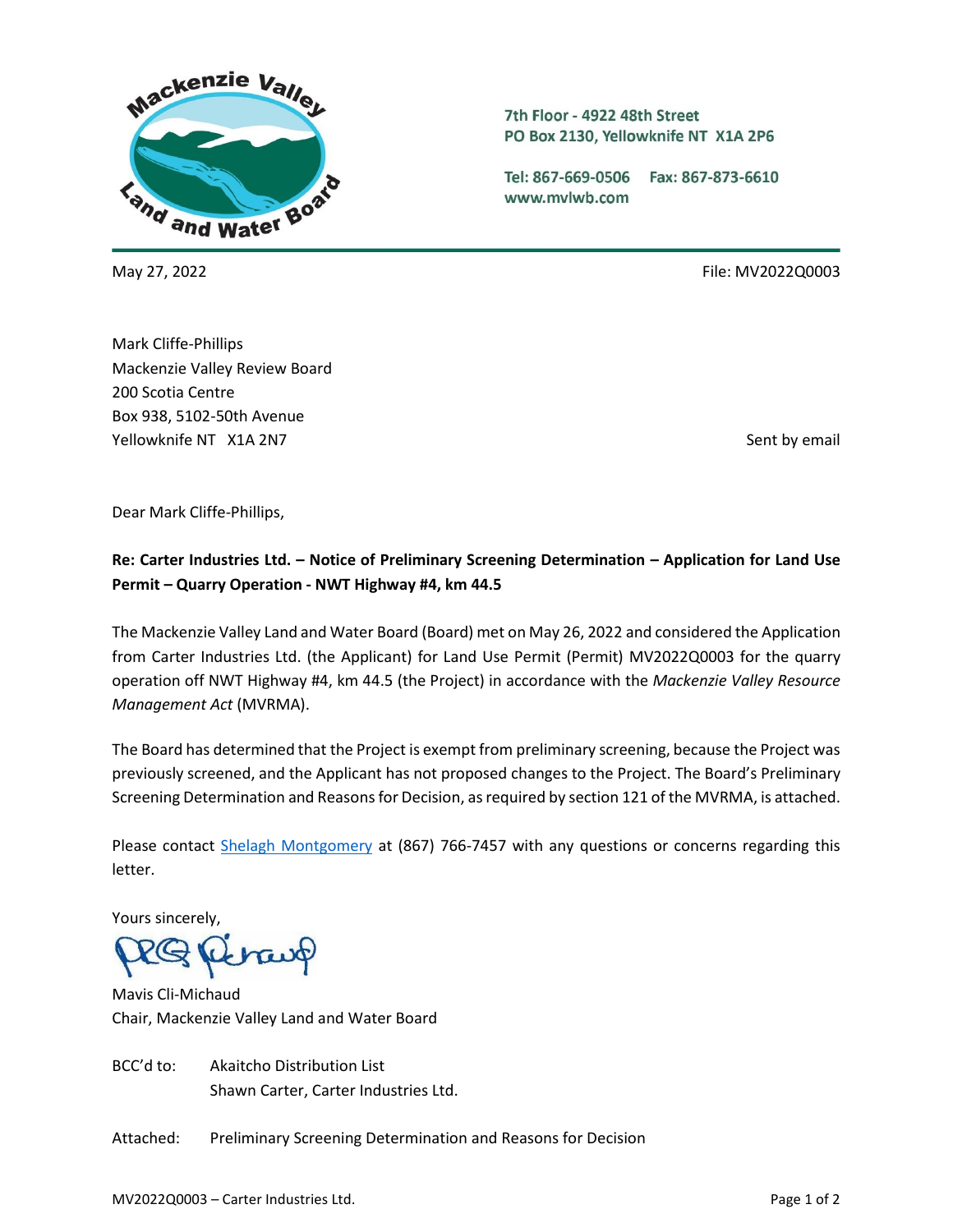

7th Floor - 4922 48th Street PO Box 2130, Yellowknife NT X1A 2P6

Tel: 867-669-0506 Fax: 867-873-6610 www.mvlwb.com

# **Preliminary Screening Determination and Reasons for Decision**

| <b>Land Use Permit Application</b> |                          |
|------------------------------------|--------------------------|
| <b>File Number</b>                 | MV2022Q0003              |
| Company                            | Carter Industries Ltd.   |
| Project                            | <b>Quarry Operation</b>  |
| Location                           | [NWT Highway #4, km 44.5 |
| <b>Activity</b>                    | Quarry                   |
| <b>Date of Decision</b>            | May 26, 2022             |

#### **1.0 Decision**

In accordance with subsection 124(1) of the *Mackenzie Valley Resource Management Act* (MVRMA), the Mackenzie Valley Land and Water Board (MLWB or Board) met on May 26, 2022 to make a preliminary screening determination on the renewal Application from Carter Indstries Ltd (Carter)(Applicant) for Land Use Permit MV2022Q0003 (Permit)<sup>1</sup> for the quarry operation located off NWT Highway #4, km 44.5 (Project). 2

The Board has determined that the Project is exempt from preliminary screening, because the Project was previously screened, and the Applicant has not proposed changes to the Project.

The Board's determination, including reasons for its decision, are detailed in sections [3.0](#page-2-0) and [4.0.](#page-3-0)

<sup>1</sup>See MLWB Online Registr[y www.mvlwb.com](https://mvlwb.com/) for Carter Industries Ltd – [Permit Application](https://registry.mvlwb.ca/Documents/MV2022Q0003/Carters%20-%20Application%20-%20Mar29_22.pdf) – Mar29\_22

<sup>&</sup>lt;sup>2</sup> The Project is the quarry operation, which is the proposed development, where "development" is defined in Part 5 of the MVRMA as:

<sup>&</sup>quot;any undertaking, or any part or extension of an undertaking, that is carried out on land or water and includes an acquisition of lands pursuant to the *Historic Sites and Monuments Act* and measures carried out by a department or agency of government leading to the establishment of a park subject to the *Canada National Parks Act* or the establishment of a park under a territorial law."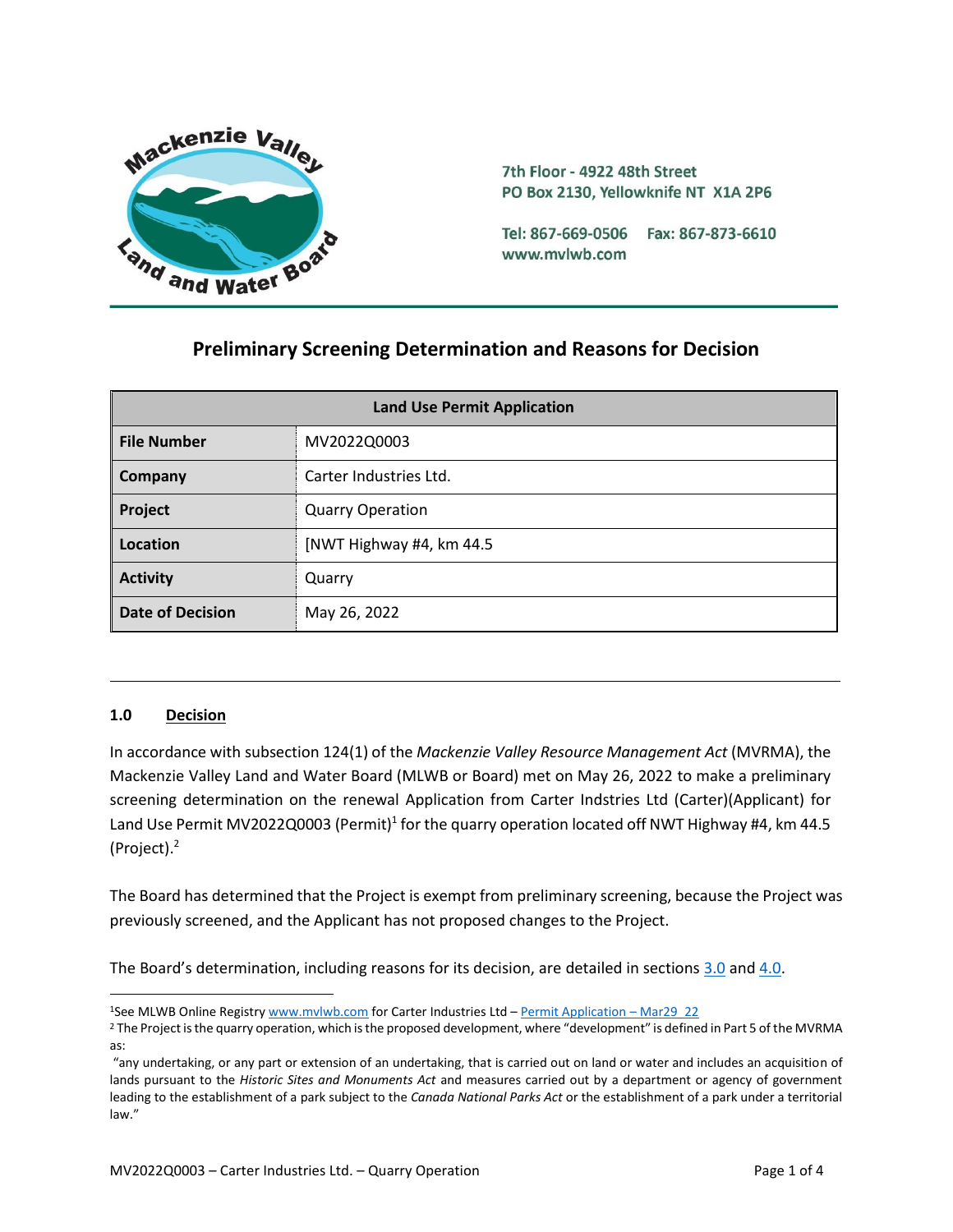## <span id="page-2-0"></span>**2.0 Background and Scope of Screening**

On March 20, 2008, Carters received a Permit (MV2007Q0052) for the operation of a quarry at NWT Highway #4, km 44.5<sup>3</sup>. On March 19, 2015 Permit MV2007Q0052 expired while Carters were in the process of applying for a new permit to cover the activities. On April 23, 2015, the Board issued Permit MV2015Q0003 to Carters for the continued operation of the quarry including the use of equipment, vehicles and machinery. This permit expired on April 22, 2022.

## Description of Application

On March 29, 2022, Carters applied for the continued operation of the quarry site located at Highway #4, km 44.5. The longevity of the quarry operation is attributed to the size of the HR34 deposit.

The Applicant has not proposed changes to the Project, and under Schedule 1, section 2 of the Exemption List Regulations to the MVRMA, project areas and activities that have already been subject to Part 5 of the MVRMA, and for which no changes are proposed, are exempt from preliminary screening.<sup>4</sup>

The Project areas and activities that have already been subject to Part 5 are listed below. Further information about these Project areas and activities, and associated impacts and mitigations, is detailed in the Board's Preliminary Screening Determination, dated March 20, 2008<sup>5</sup>

#### Previously Screened:

On March 20, 2008, Carters received a Permit (MV2007Q0052) for the operation of a quarry at NWT Highway #4, km 44.5. On March 19, 2015 Permit MV2007Q0052 expired while Carters were in the process of applying for a new permit to cover the activities. On April 23, 2015, the Board issued Permit MV2015Q0003 to Carters for the continued operation of the quarry including the use of equipment, vehicles and machinery. This permit expired on April 22, 2022.

#### Activities:

- Operation of a quarry;
- Use of vehicles and machinery; and
- Use, operation and maintenance of all season access.

<sup>&</sup>lt;sup>3</sup> See MLWB Online Registry for Carter Industries Ltd.– [Preliminary Screening and RFD](https://registry.mvlwb.ca/Documents/MV2007Q0052/MV2007Q0052%20-%20Preliminary%20Screening%20-%2020Mar-08.pdf) – March 20 2008.

<sup>4</sup> As per Schedule 1, section 2.1 of th[e Exemption List Regulations,](http://laws-lois.justice.gc.ca/PDF/SOR-99-13.pdf) no preliminary screening is required for:

<sup>&</sup>quot;A development, or a part thereof, for which a permit, licence or authorization is requested that

<sup>(</sup>a) was part of a development that fulfilled the requirements of the environmental assessment process established by the *Mackenzie Valley Resource Management Act*; and

<sup>(</sup>b) has not been modified since the development referred to in paragraph (a) fulfilled the requirements of the environmental assessment process established by the *Mackenzie Valley Resource Management Act*."

<sup>5</sup> Ibid.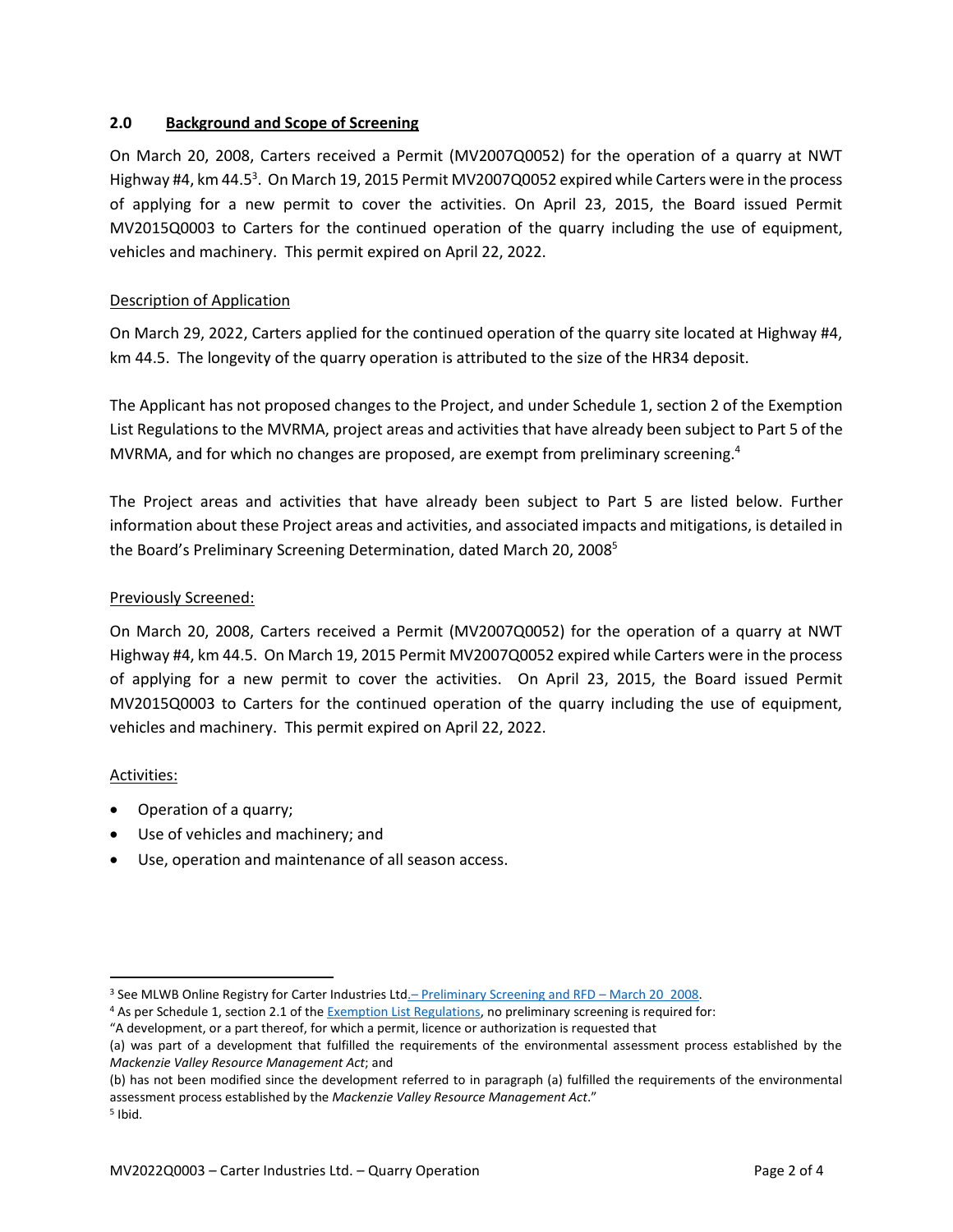## **2.1 Public Record and Regulatory Proceeding**

To assist the Board in its preliminary screening determination for the Project, the Board distributed the Application and a draft Permit for public review on April 15, 2022, inviting reviewers to provide comments and recommendations on the Applications and the preliminary screening (e.g., on impacts and mitigation measures) using the Online Review System (ORS). Comments were due May 6, 2022, with responses from the Applicant due May 11, 2022. The Board received comments and recommendations from Government of the Northwest Territories – Department of Lands (Inspector), Government of the Northwest Territories – Environment and Natural Resources and the Government of the Northwest Terriories – North Slave Region (attached). 6

Since there were no requests to extend the reviewer comment deadline, the Board is satisfied that a reasonable period of notice was given to affected communities and First Nations, as required by subsection 63(2) of the MVRMA.

Pursuant to Schedule 4.1 of the Northwest Territory Métis Nation (NWTMN) Interim Measures Agreement, the Board determined that written notice was given to the NWTMN and that a reasonable period of time was allowed for NWTMN to make representations with respect to the Application.

Pursuant to subsection 1.6, paragraphs (a) and (b) of the Akaitcho Territory Dene First Nations (ATDFN) Interim Measures Agreement, the Board determined that written notice was given to the ATDFN and that a reasonable period of time was allowed for ATDFN to make representations with respect to the Application.

# <span id="page-3-0"></span>**3.0 Potential Impacts and Proposed Mitigations**

Although the Board has determined that the Project is exempt from preliminary screening, the Board will consider the potential impacts and proposed mitigations in establishing the Permit conditions. For Board licences and permits in general, potential impacts can be mitigated through existing, standard, and/or project-specific licence and/or permit conditions. These conditions may include requirements for management and monitoring plans that provide detailed information regarding the implementation of mitigation measures and the evaluation of their effectiveness.

All Parties have had an opportunity to provide recommendations to the Board regarding draft conditions. In finalizing the conditions, the Board will consider these recommendations and all of the evidence provided through the regulatory proceeding.

<sup>6</sup> See MLWB Online Registry for Carter Industries Ltd. – [Review Comment Summary Table](https://new.onlinereviewsystem.ca/review/A4B135D6-76BA-EC11-997E-CC60C843C6BF) – May6\_2022.